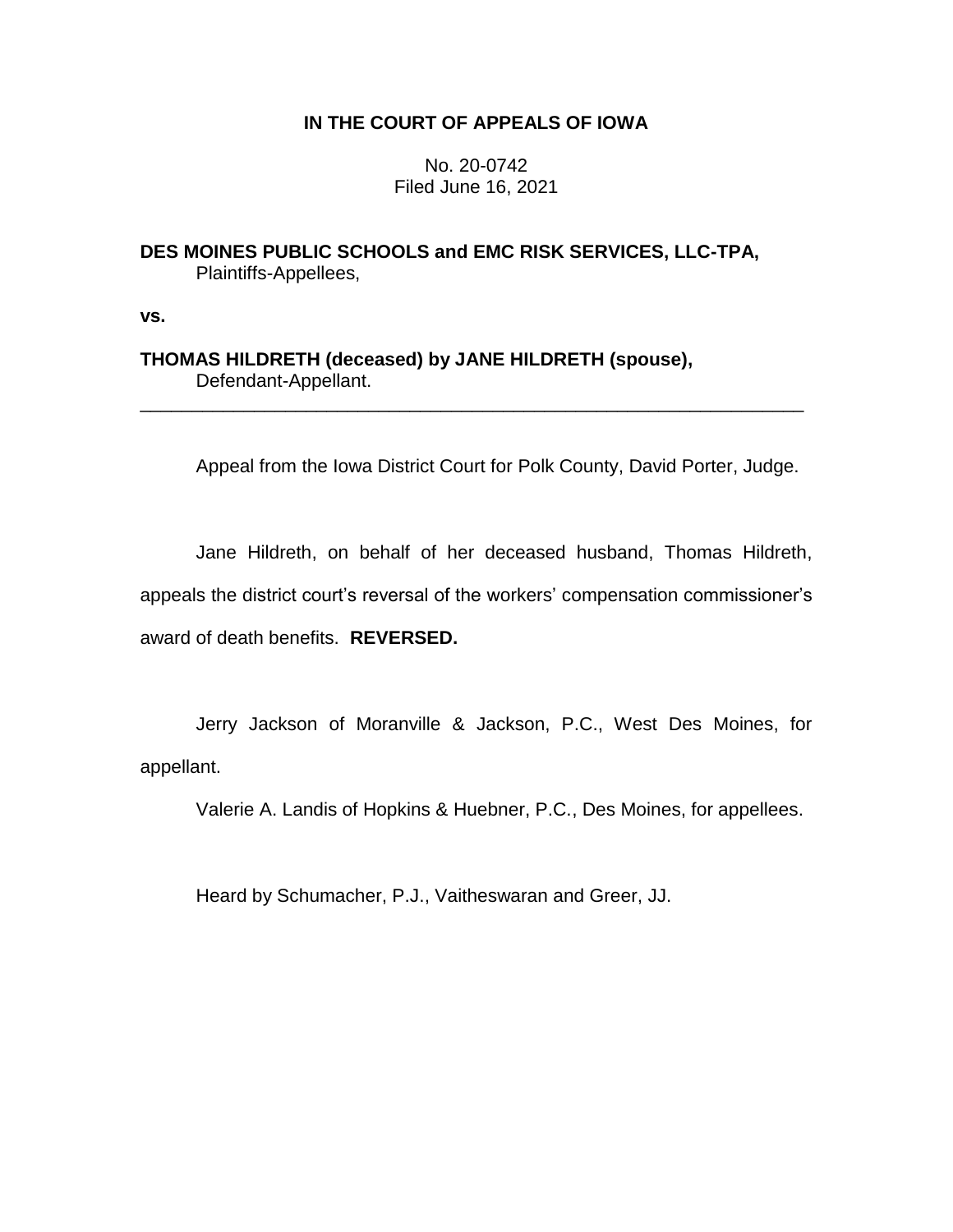#### **SCHUMACHER, Judge.**

Jane Hildreth, on behalf of her deceased husband, Thomas Hildreth, appeals from the district court's reversal of the workers' compensation commissioner's award of death benefits. We find the district court erred in reversing the commissioner's award and in determining the commissioner's decision was unsupported by substantial evidence. Accordingly, we reverse the judgment entered by the district court and reinstate the commissioner's decision.

#### **I. Facts & Prior Proceedings**

**A.** On October 11, 2013, Thomas Hildreth was admitted to the hospital after suffering a stroke. Hildreth died on October 16, five days later. He was sixty-six years old.

Approximately two years earlier, Hildreth sustained a traumatic brain injury. On August 26, 2011, Hildreth slipped and fell on a wet floor at Des Moines East High School, where he was a teacher and football coach. As a result of the fall, Hildreth tore his right rotator cuff, herniated a disc in his lumbar spine, and was rendered unconscious. He was taken to the hospital, where treating physicians observed an abrasion on the right frontal region of Hildreth's head and diagnosed him with a concussion. A magnetic resonance imaging (MRI) scan of Hildreth's head was conducted at the time and returned normal results.

The injury was accepted as a workplace injury. After the fall, Hildreth reported experiencing migraines, issues with memory and vision, tinnitus, irritability, and difficulty sleeping. The migraines were so severe he would sometimes vomit. He temporarily lost sight in his left eye. He also experienced pain and stiffness in his neck, shoulder, and lower back. Hildreth sought treatment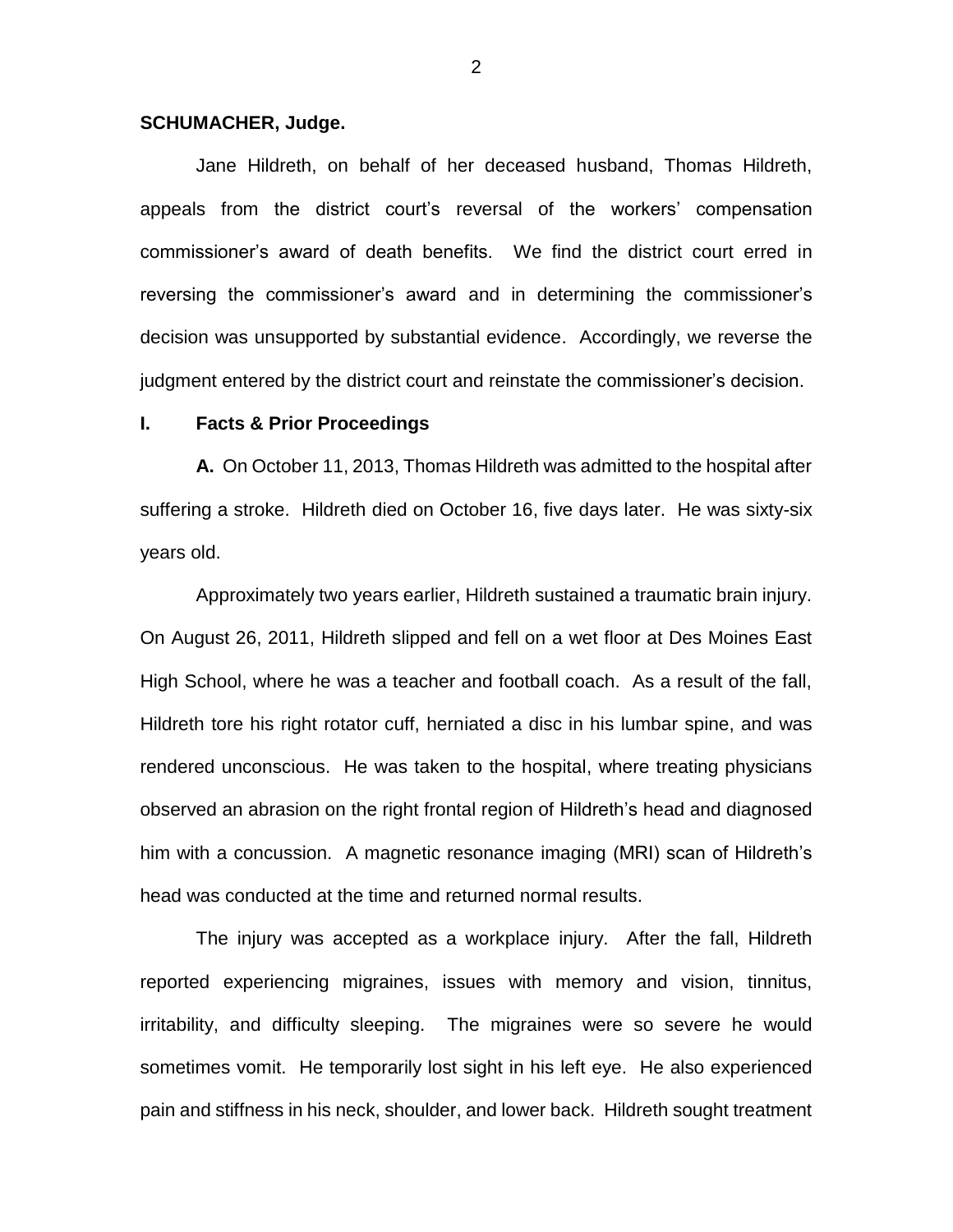for his symptoms. In November 2011, he was prescribed migraine medication for his post-concussion headaches. He saw an otolaryngologist who found it logical that his tinnitus resulted from head trauma and recommended hearing aids. Hildreth also underwent physical therapy to address his pain and stiffness. On April 11, 2012, Hildreth underwent a psychological evaluation, which showed no evidence of cognitive dysfunction. By July 2012, the headaches and migraines were reported to be improving.

On July 13, 2012, Hildreth retired from the Des Moines Public Schools. Hildreth and his wife purchased a home in Arizona. Throughout the remainder of 2012 and into 2013, Hildreth continued to experience negative symptoms, including neck and back pain. He received injections and steroid bursts, and continued with physical therapy. On March 8, 2013, he underwent surgery to address the pain in his lower back. Despite the surgery, Hildreth continued to experience pain in his lower back, and some of his symptoms seemed to be worsening.

On October 11, 2013, slightly over two years past his fall, Hildreth was admitted to the hospital with signs of a stroke. A computerized tomography (CT) scan of the brain was conducted and showed "possible acute right basal ganglia infarct." The scan also showed a previous injury in the right parietal and left cerebellar regions, suggesting a previous stroke. Treatment was provided but Hildreth passed away on October 16. The immediate cause of death as identified by the death certificate was an "acute basilar artery infarction" with "etiology uncertain."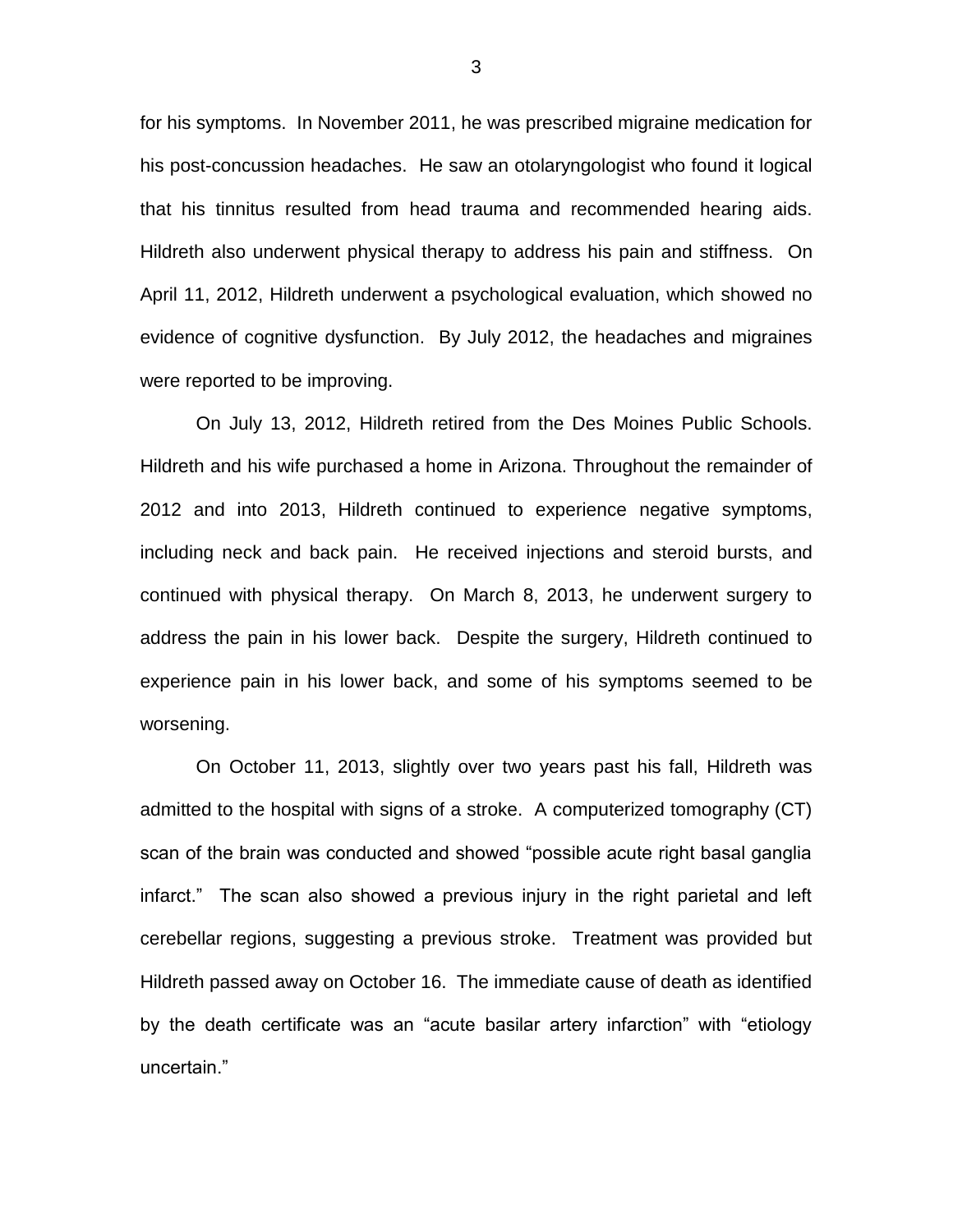**B.** Hildreth's surviving spouse<sup>1</sup> filed a petition in arbitration seeking death benefits, medical expenses, and costs arising out of Hildreth's death. Des Moines Public School denied there was a causal link between the injury suffered by Hildreth in 2011 and the stroke which lead to his death.

On June 21, 2017, the case was submitted before the deputy workers' compensation commissioner. Both parties offered reports from medical experts concerning the relationship between traumatic brain injury and stroke. Hildreth presented opinion letters from three experts: Dr. Marc Hines, <sup>2</sup> Dr. Jamey Joe Hawk, <sup>3</sup> and Dr. Francis Miller.

Of the experts offered by Hildreth, the deputy commissioner found the opinion of Dr. Miller the most compelling. Dr. Miller is a professor of internal medicine with the division of cardiology at Duke University and at the Durham Veterans Administration Hospital. Dr. Miller offered an initial medical report and a follow-up report responding to the opposing expert.

In his report, Dr. Miller analyzed the medical records of Hildreth and considered the medical research regarding the relationship between concussions and strokes. First, Dr. Miller noted that Hildreth did not have the traditional risk factors for stroke, pointing out that Hildreth's documented blood pressure was

<sup>&</sup>lt;sup>1</sup> Also referred to as "Hildreth."

 $2$  Dr. Hines is a neurologist who provided a medical literature review in which he summarized numerous studies and academic articles, explaining their relative strengths and weaknesses. Dr. Hines concluded that based on Hildreth's medical history and the literature available, Hildreth was at risk of stroke as a result of his mild traumatic brain injury.

 $3$  Dr. Hawk is a Director of Urgent Care at the Iowa Clinic. In his report, Dr. Hawk reviewed Hildreth's medical records and the articles cited by the other experts and concluded that Hildreth's traumatic brain injury likely would have played a significant part in contributing to his stroke.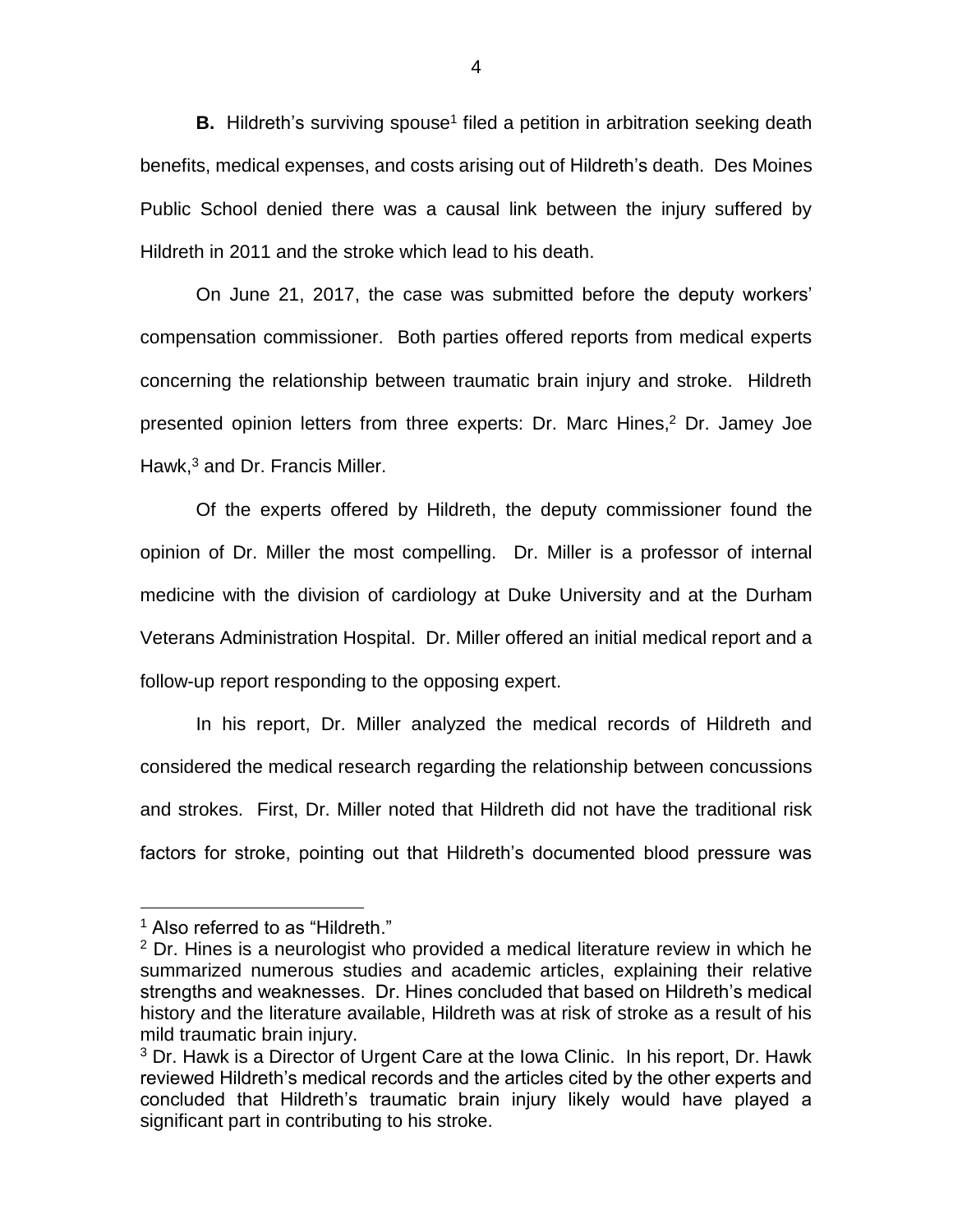within the normal range, he had no history of tobacco use, no hypercholesterolemia, no clinical evidence of coronary or peripheral vascular disease, and at the time of the stroke, displayed no evidence of atrial fibrillation or other conditions associated with cardio embolic events.

Dr. Miller then addressed the relationship between traumatic brain injury and stroke. He explained that traumatic brain injury "can result in functional and structural damage to the vasculature" and that based on his experience and medical research, this may increase one's risk of stroke. Accordingly, because Hildreth did not show the typical risk factors for stroke and because a prior traumatic brain injury may increase the risk of stroke, it was Dr. Miller's opinion that Hildreth's injury in 2011 was a significant contributing factor to his stroke and death.

Dr. Miller's report cited several articles and studies, which show an increased risk of stroke following a traumatic brain injury. Specifically, Dr. Miller cited "a nationwide, population-based, case cohort study published in the highly respected peer-review journal *Stroke*," which showed "that after adjusting for sociodemographic characteristics and comorbidities, a diagnosis of traumatic brain injury was independently associated with a 10.2, 4.6, and 2.3-fold increased risk of subsequent stroke during 3 months, 1 year, and 5 years of follow-up, respectfully."<sup>4</sup> Dr. Miller also cited to a "subsequent study involving over 25,000 subjects" which "found an increased risk of stroke in individuals with a more mild

 $\overline{a}$ 

<sup>4</sup> Chen YH, et al., *Patients with traumatic brain injury: population-based study suggests increased risk of stroke*, 42 Stroke 2733 (2011).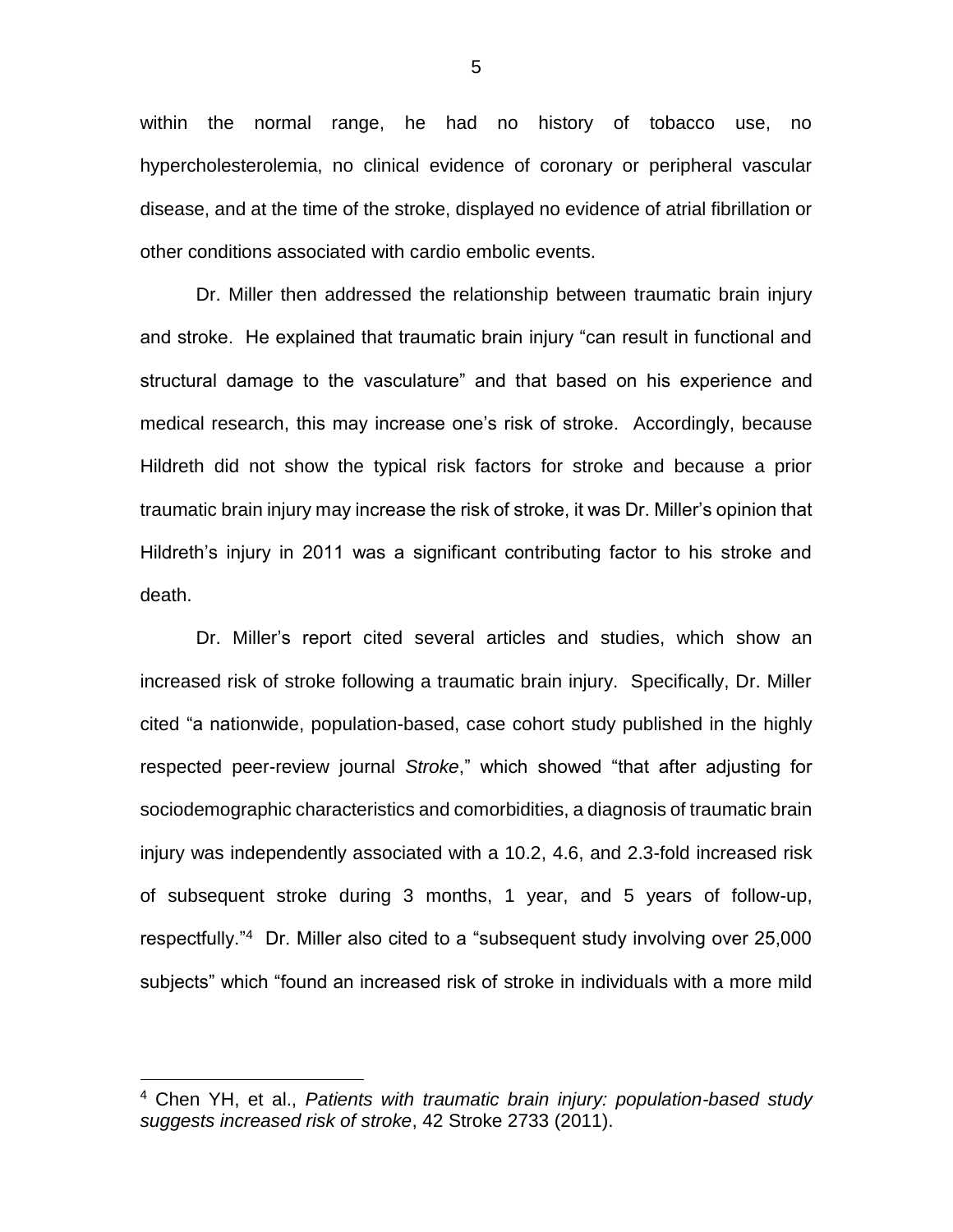form of traumatic brain injury than that suffered by Mr. Hildreth."<sup>5</sup> Finally, Dr. Miller noted, "[r]eview of high-quality studies published in peer-reviewed journals provide growing evidence that a prior history of traumatic brain injury increases the subsequent risk of stroke."<sup>6</sup>

Des Moines Public Schools offered it's own expert, Dr. Michael Jacoby, to rebut the assertions of Hildreth's experts. Dr. Jacoby is a Director of Medical Education at the Mercy Neuroscience Department and an Adjunct professor of neurology at the Des Moines University Medical School. He offered an initial medical report and also testified at the hearing before the deputy commissioner. Dr. Jacoby concluded that Hildreth's death was not due to a remote traumatic event.

In his report, Dr. Jacoby explained that strokes attributable to head trauma occur near the time of the traumatic event and are due to "cervicocephalic dissection of blood vessels"—i.e., rupture of an artery. The type of stroke suffered by Hildreth was due to "thrombus resulting in occlusion of a critical intracranial blood vessel"—i.e., a blood clot blocking an artery. It was, therefore, Dr. Jacoby's opinion that it would be incorrect to conclude that the traumatic brain injury suffered by Hildreth two years prior was a substantial contributing factor to his stroke.

Additionally, Dr. Jacoby pushed back on the notion that Hildreth did not exhibit risk factors for stroke. Primarily he noted that Hildreth "was in his 60s at

<sup>5</sup> Liu SW, et al., *Increased Risk of Stroke in Patients of Concussion: A Nationwide Cohort Study*, 14 Int'l. J. Env't Rsch. Pub. Health 230 (2017).

<sup>&</sup>lt;sup>6</sup> Dr. Miller cites a study from the American Academy of Neurology's journal "Neurology." The study is discussed and relied on by the other experts, the deputy commissioner, and the district court. Burke JF, et al., *Traumatic brain injury may be independent risk factor for stroke*, 81 Neurology 33 (2013).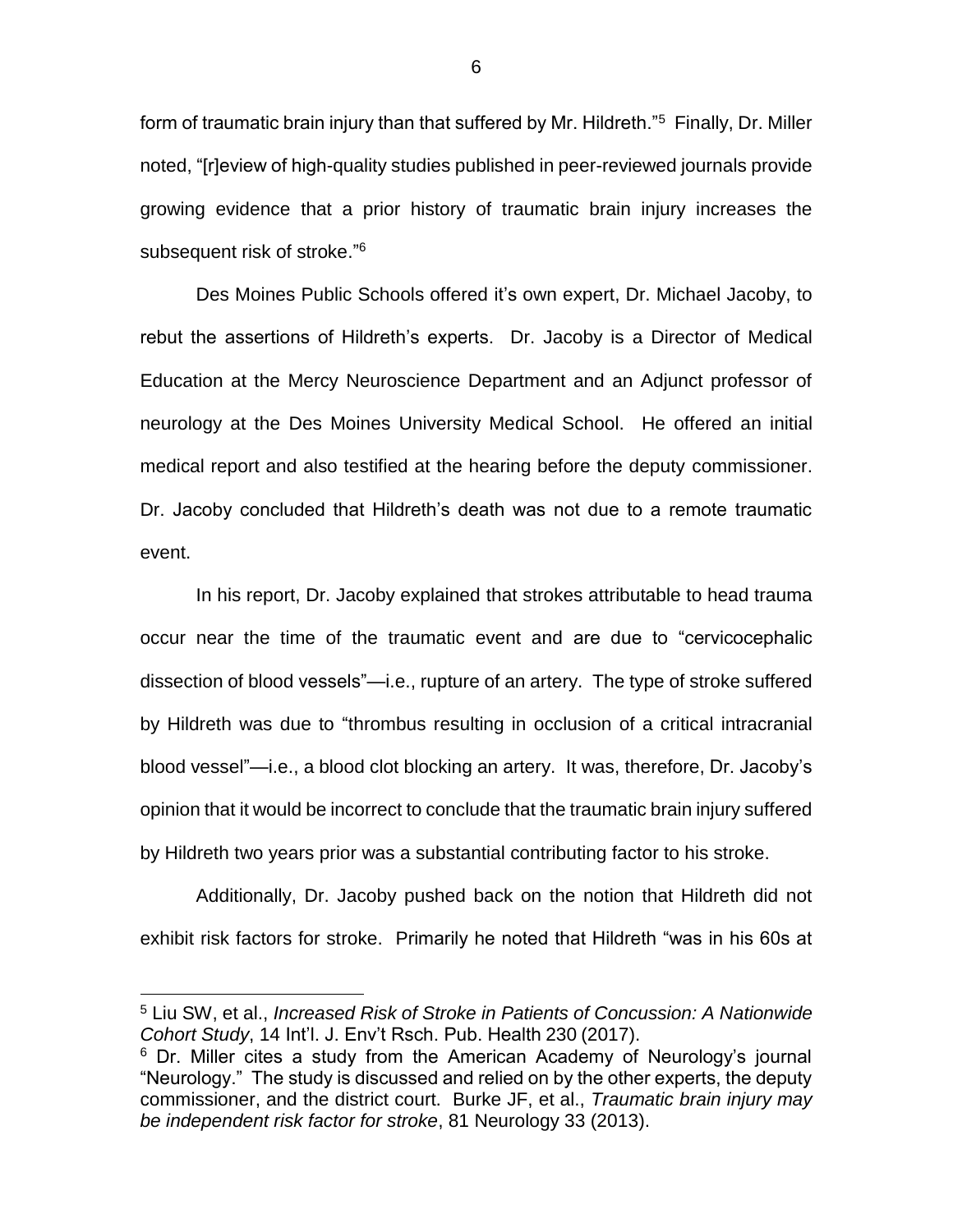the time of his death, a time of great stroke risk." Dr. Jacoby also noted that the medical records available to him largely related to Hildreth's musculoskeletal issues and were rather limited in regard to his general health over time and suggested that Hildreth may have exhibited other risk factors that were not documented in the records.

Dr. Jacoby ended his report by stating, "No reasonable evidence exists to support a relationship between trauma of any sort and stoke years later" and noting that there is "significant medical literature to support the increased risk of stroke through a natural process of aging." Dr. Jacoby concluded that he is "unable to identify a direct correlation between any injury and the stroke."

Dr. Jacoby also offered in-person testimony at the hearing and commented on the methodology used in some of the studies cited by Dr. Miller, noting the limitations of retrospective analysis and the potential for selection bias. Dr. Jacoby testified that while the studies showed an interesting connection, more research was necessary to establish a relationship and pointed out that the authors of the studies acknowledged as much.

Dr. Miller responded to Dr. Jacoby's opinion in a follow-up report. Dr. Miller agreed that strokes occurring at the time of head trauma are often associated with arterial dissection; however, he disagreed with the contention that because Hildreth's stroke was not due to dissection, his prior head trauma could not have contributed to his stroke. He stated, "Dr. Jacoby agrees that the treating physicians diagnosed Mr. Hildreth with concussion but fails to acknowledge in his report the association between concussion and risk of subsequent stroke." Dr.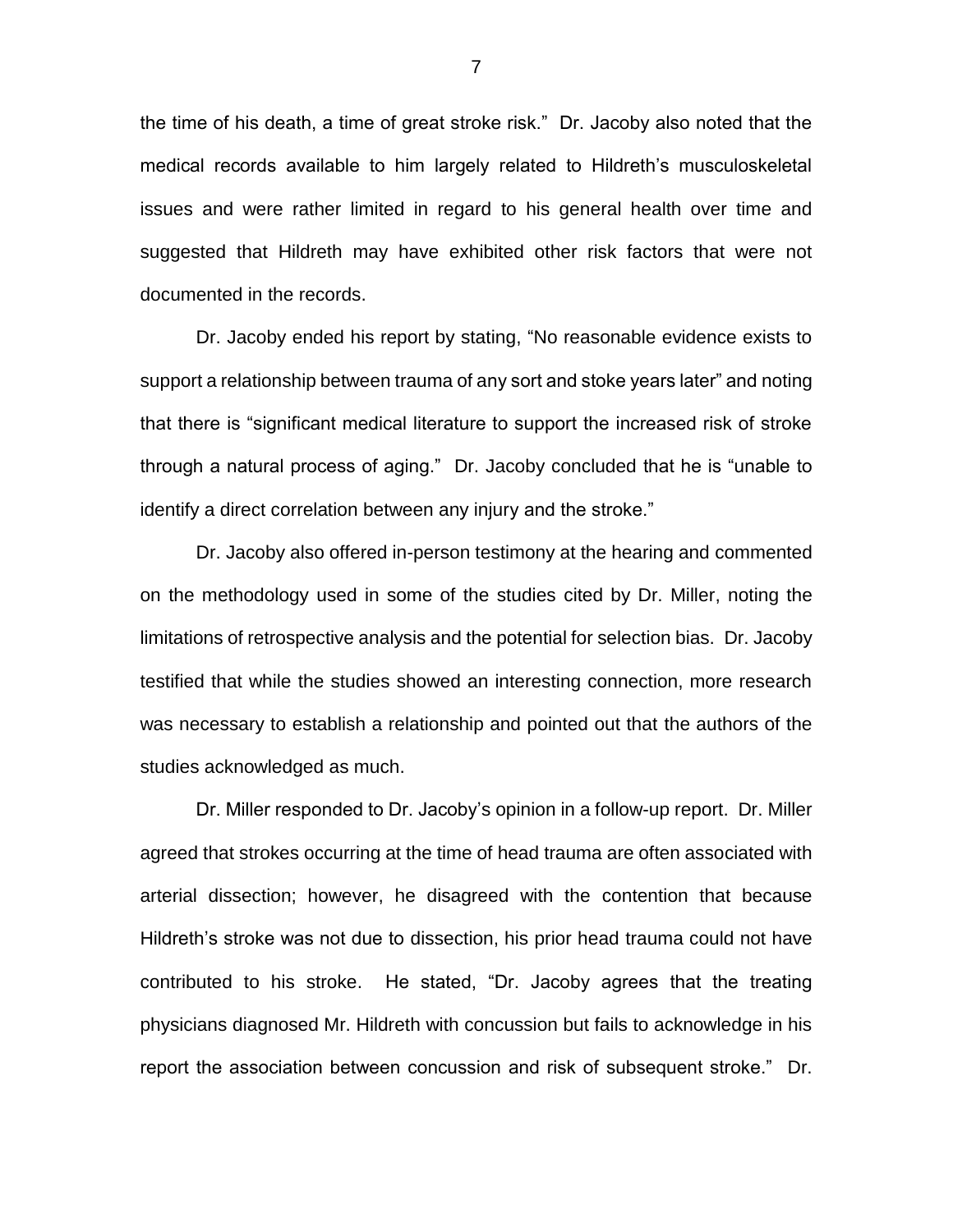Miller maintained that "a prior diagnosis of concussion substantially increases the risk of subsequent stroke."

**C.** In its decision, the deputy commissioner considered the experts' opinions and noted that research into the connection between traumatic brain injury and stroke is in its early stages and that further study is necessary to establish a medical consensus. The deputy wrote, "This is a very difficult decision. Dr. Jacoby's in-person testimony was convincing. The medical literature does not draw a definitive conclusion."

The deputy reasoned,

The studies, while new, are based on a large population. The [study published in the International Journal of Research and Public Health<sup>7</sup>] was nationwide, population-based. The [study published in Neurology<sup>8</sup>] study involved over a million subjects.

Dr. Jacoby [sic] points out [sic] that these studies are not prospective and therefore lack some direct correlation to the decedent's circumstances, the studies did take into account demographics, vascular risk factors, comorbidities, trauma severity, and trauma mechanism.

Ultimately, the deputy commissioner concluded, "The decedent's medical

condition at the time of his death, combined with the concussive incident on August

26, 2011, most closely aligns with the opinions of Dr. Miller and the subsequent

medical literature." The deputy commissioner further noted, "However, the

standard in these cases is by a preponderance of the evidence or rather, more

likely than not."

<sup>7</sup> Liu SW, et al., *Increased Risk of Stroke in Patients of Concussion: A Nationwide Cohort Study*, 14 In't J. Env't Rsch. Pub. Health 230 (2017).

<sup>8</sup> Burke JF, et al., *Traumatic brain injury may be independent risk factor for stroke*, 81 Neurology 33 (2013).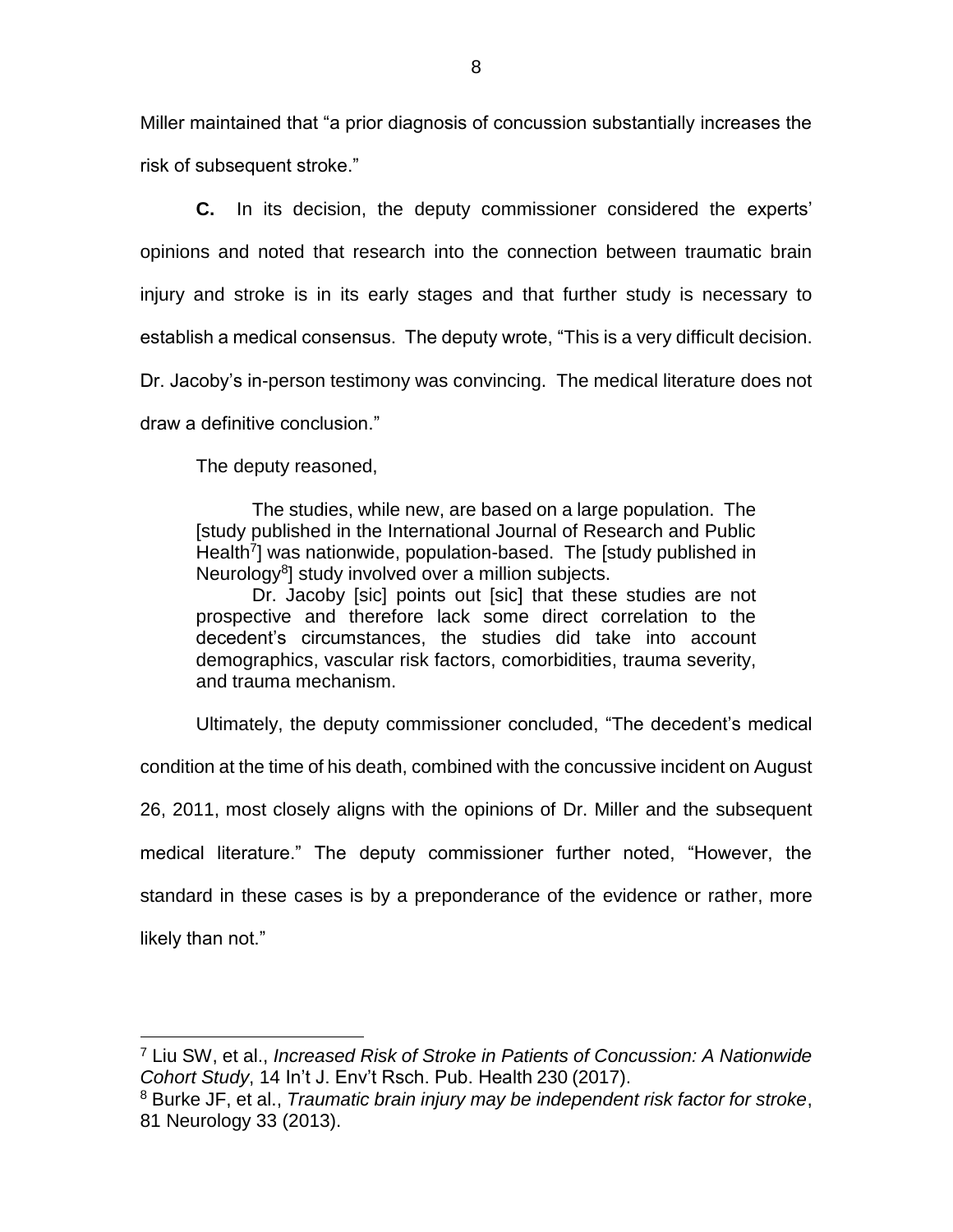The deputy commissioner ordered Des Moines Public Schools to pay death benefits to Jane according to Iowa Code section 85.31 (2017) and reimbursement for medical bills. Des Moines Public Schools appealed the deputy commissioner's decision. On April 10, 2019, the workers' compensation commissioner affirmed the deputy commissioner's findings. On May 9, Des Moines Public Schools petitioned the district court for judicial review of the agency's findings.

On April 21, 2020, the district court granted judicial review and reversed the decision of the workers' compensation commissioner.<sup>9</sup> Jane Hildreth, on behalf of her husband, Thomas, appeals.

# **II. Standard of Review**

 $\overline{a}$ 

A final judgment rendered by a district court under chapter 17A is reviewed for errors of law. Iowa Code § 17A.20; Iowa R. App. P. 6.907. The Iowa Administrative Procedure Act confers to the district court the power of judicial review over final agency action. Iowa Code § 17A.19(1); *Foods, Inc. v. Iowa C.R. Comm'n*, 318 N.W.2d 162, 164 (Iowa 1982).

Acting in this capacity, the district court may only interfere with the commissioner's decision if it is erroneous under one of the grounds enumerated in section 17A.19(10). In our review of the district court, we apply "the standards of section 17A.19(10) to the agency action to determine whether this court's conclusions are the same as those of the district court." *Foods, Inc*., 318 N.W.2d at 165 (quotation omitted).

 $9$  The transcript from the hearing on the petition for judicial review is not contained in this record.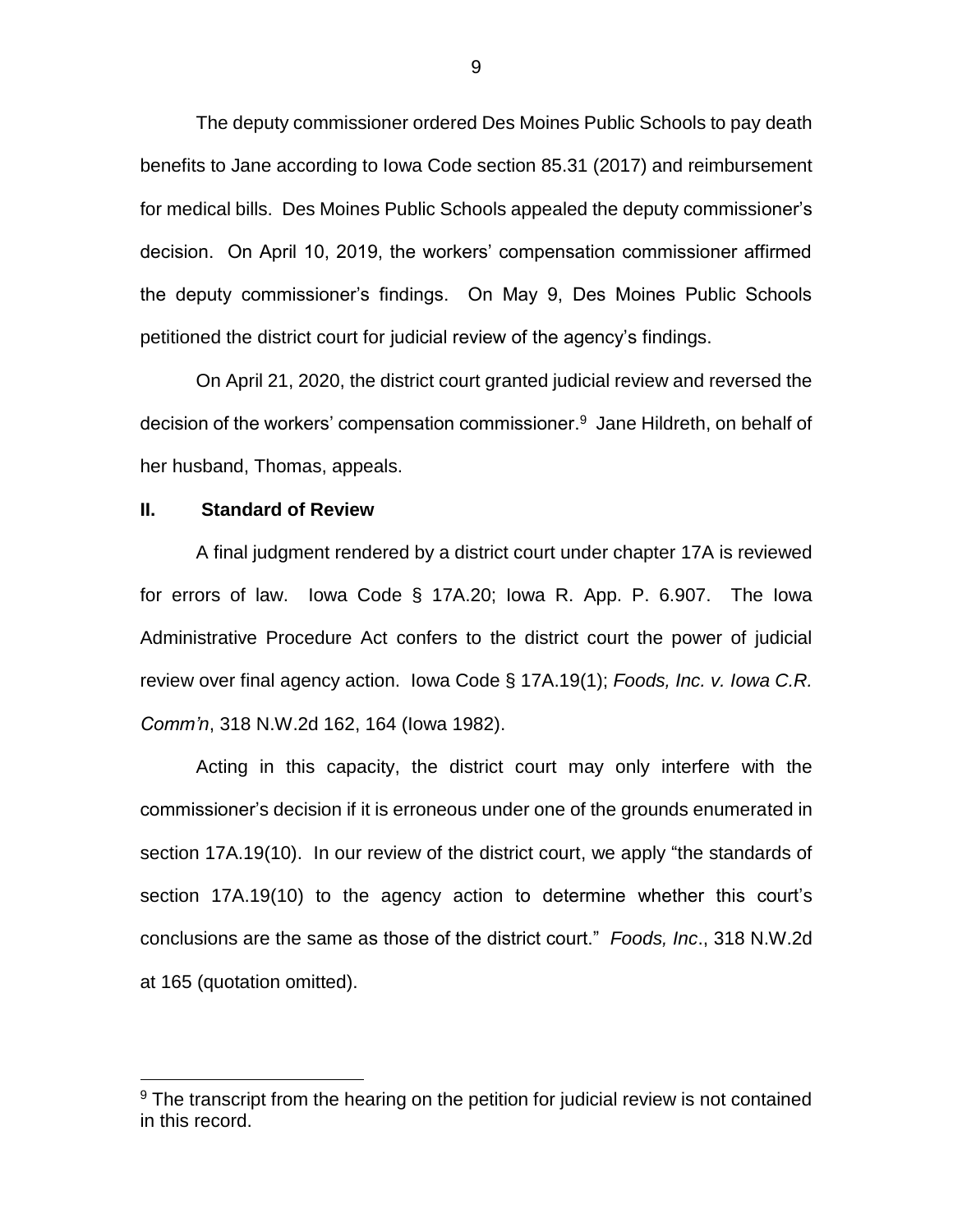## **III. Analysis**

**A.** In the present case, the district court reversed the commissioner's decision affirming the deputy commissioner's finding that the concussion incident suffered by Hildreth was a substantial contributing factor in his stroke and ultimate death. In reversing the commissioner's decision, the district court rejected the opinion of Hildreth's expert witness, Dr. Miller, and found that without this evidence, substantial evidence did not exist in the record to support the deputy commissioner's findings.

Medical causation presents a question of fact that is "vested in the discretion of the workers' compensation commission." *Cedar Rapids Cmty. Sch. Dist. v. Pease*, 807 N.W.2d 839, 844–45 (Iowa 2011). A court may only disturb the commissioner's finding of fact if it is not supported by substantial evidence. *Id.*; Iowa Code § 17A.19(10)(f).

Under section 17A, substantial evidence is defined as "the quantity and quality of evidence that would be deemed sufficient by a neutral, detached, and reasonable person, to establish the fact at issue when the consequences resulting from the establishment of that fact are understood to be serious and of great importance." Iowa Code § 17A.19(10)(f )(1). In properly applying the substantialevidence standard to an agency's factual determination, our supreme court has explained,

Evidence is not insubstantial merely because different conclusions may be drawn from the evidence. To that end, evidence may be substantial even though we may have drawn a different conclusion as fact finder. Our task, therefore, is not to determine whether the evidence supports a different finding; rather, our task is to determine whether substantial evidence, viewing the record as a whole, supports the findings actually made.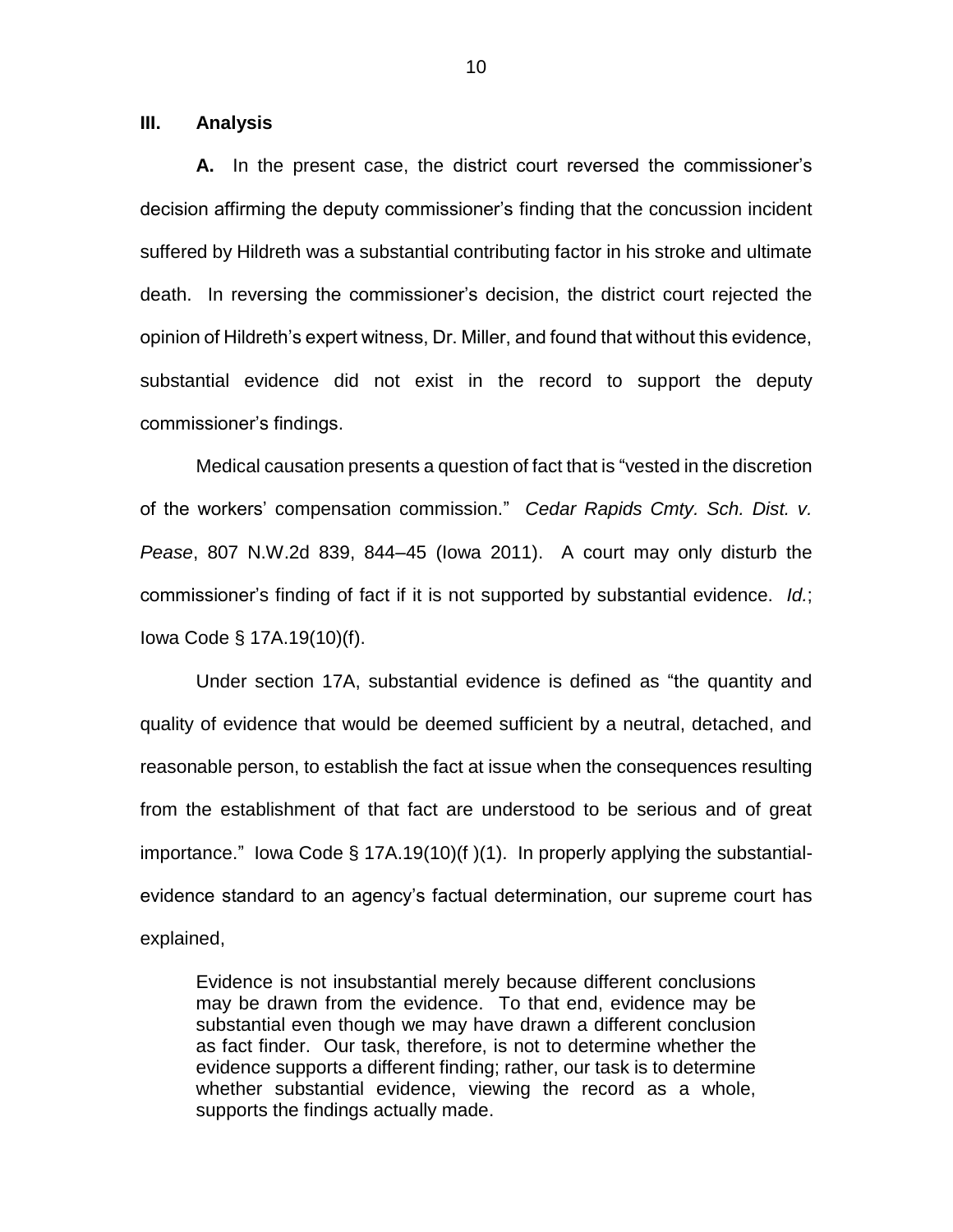*Pease*, 807 N.W.2d at 845 (internal citations omitted).

**B.** The district court's reasoning was based on its contention that the studies and theories Dr. Miller relied upon in forming his opinion were "not to a reasonable degree of medical certainty." In particular, the district court took issue with two of the studies cited by Dr. Miller in his opinion letter. In rejecting the first study,<sup>10</sup> the district court found that the study was "based on research that used objectionable methodology not appropriate for this type of scientific study, including retrospective analysis, selection bias, and a lack of definition of concussion or traumatic brain injury and of stroke as referred to in these studies." The district court rejected the second study<sup>11</sup> because the authors of the article "injected uncertainty in their own conclusions by acknowledging the need for additional studies concerning the connection between traumatic brain injuries and strokes."

The district court found the opinion offered by Dr. Miller was "based on evidence that, at this stage, is merely conjectural," as the studies "simply opened a discussion in the medical community," which is "not the same as drawing a conclusion to a reasonable degree of scientific certainty." The district court found it "immaterial" whether the deputy commissioner found the offered studies compelling and stated that "[w]hat is material is whether the scientific and medical communities have accepted the studies as scientifically or medically valid."

<sup>10</sup> Chen YH, et al., *Patients with traumatic brain injury: population-based study suggests increased risk of stroke*, 42 Stroke 2733 (2011).

<sup>11</sup> Burke JF, et al., *Traumatic brain injury may be independent risk factor for stroke*, 81 Neurology 33 (2013).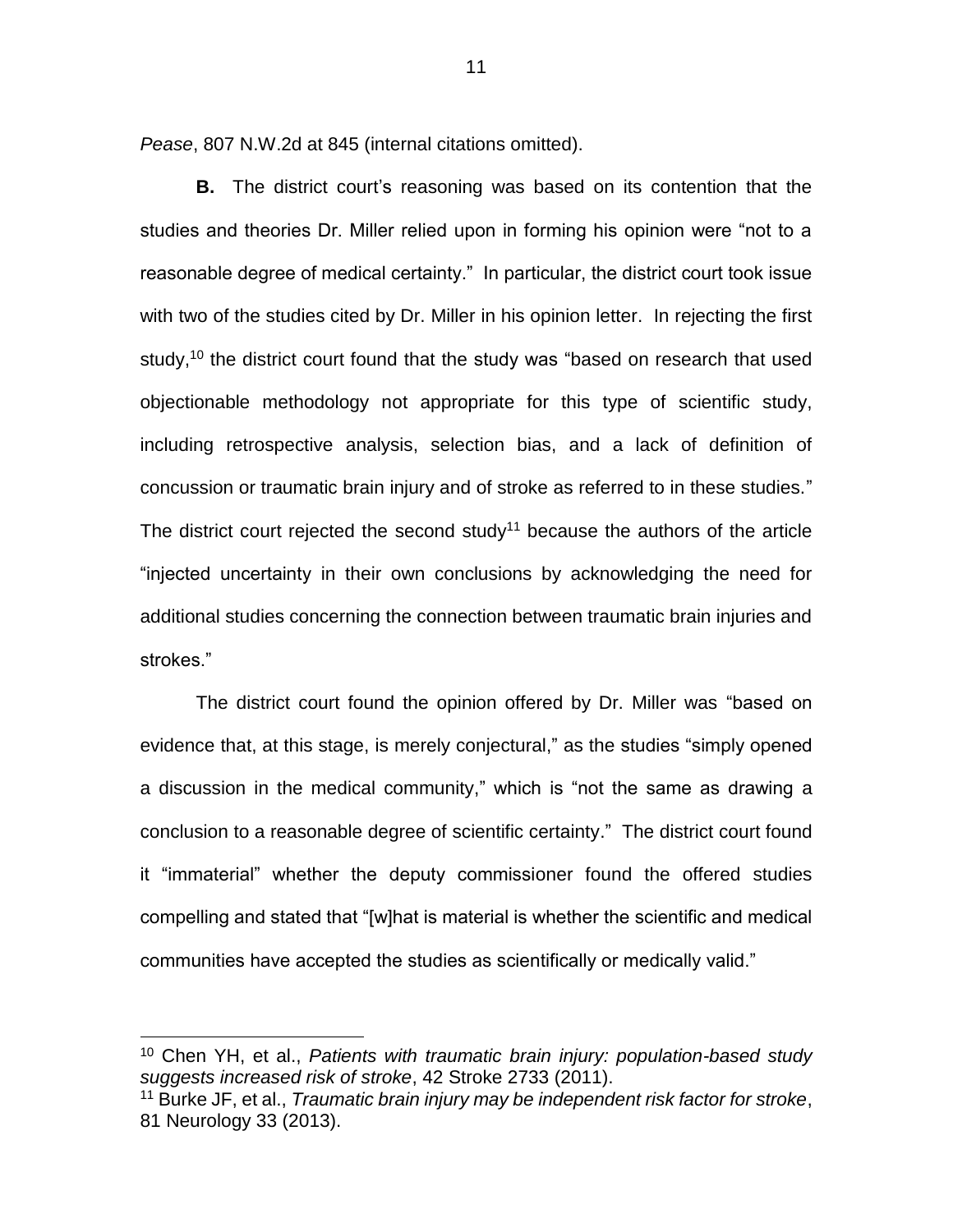Therefore, the district court excluded the expert opinion of Dr. Miller from its substantial evidence analysis and concluded, Without that evidence, there is insufficient evidence in the record to support the commission's conclusion that the stroke that claimed Mr. Hildreth's life in October 2013, was causally related to the concussion he sustained in August 2011."

**C.** We find it was error for the district court to exclude from its analysis the expert testimony of Dr. Miller. The question of medical causation presents a question of probability and, in this case, "substantial contributing factors." The question is, therefore, often answered through the opinions of experts. *Pease*, 807 N.W.2d at 845 ("Medical causation is essentially within the domain of expert testimony." (quotation omitted)); *Schutjer v. Algona Manor Care Ctr.*, 780 N.W.2d 549, 560 (Iowa 2010) ("Ordinarily, expert testimony is necessary to establish the causal connection between the injury and the disability for which benefits are claimed.").

In establishing medical causation, absolute certainty may never be achieved and is not required. *Hansen v. Cent. Iowa Hosp. Corp.*, 686 N.W.2d 476, 485 (Iowa 1984) (finding it was error for the district court to exclude doctor's expert testimony on medical causation where the district court had concluded the evidence was not "expressed to a medical degree of certainty" and "insufficient to be admissible"). "Buzzwords like 'reasonable degree of medical certainty' are [sic] not necessary to generate a jury question on causation." *Id*. "A lack of absolute certainty [in an expert's opinion] goes to the weight of the expert's testimony, not to its admissibility." *Johnson v. Knoxville Cmty. Sch. Dist.*, 570 N.W.2d 633, 637 (Iowa 1997).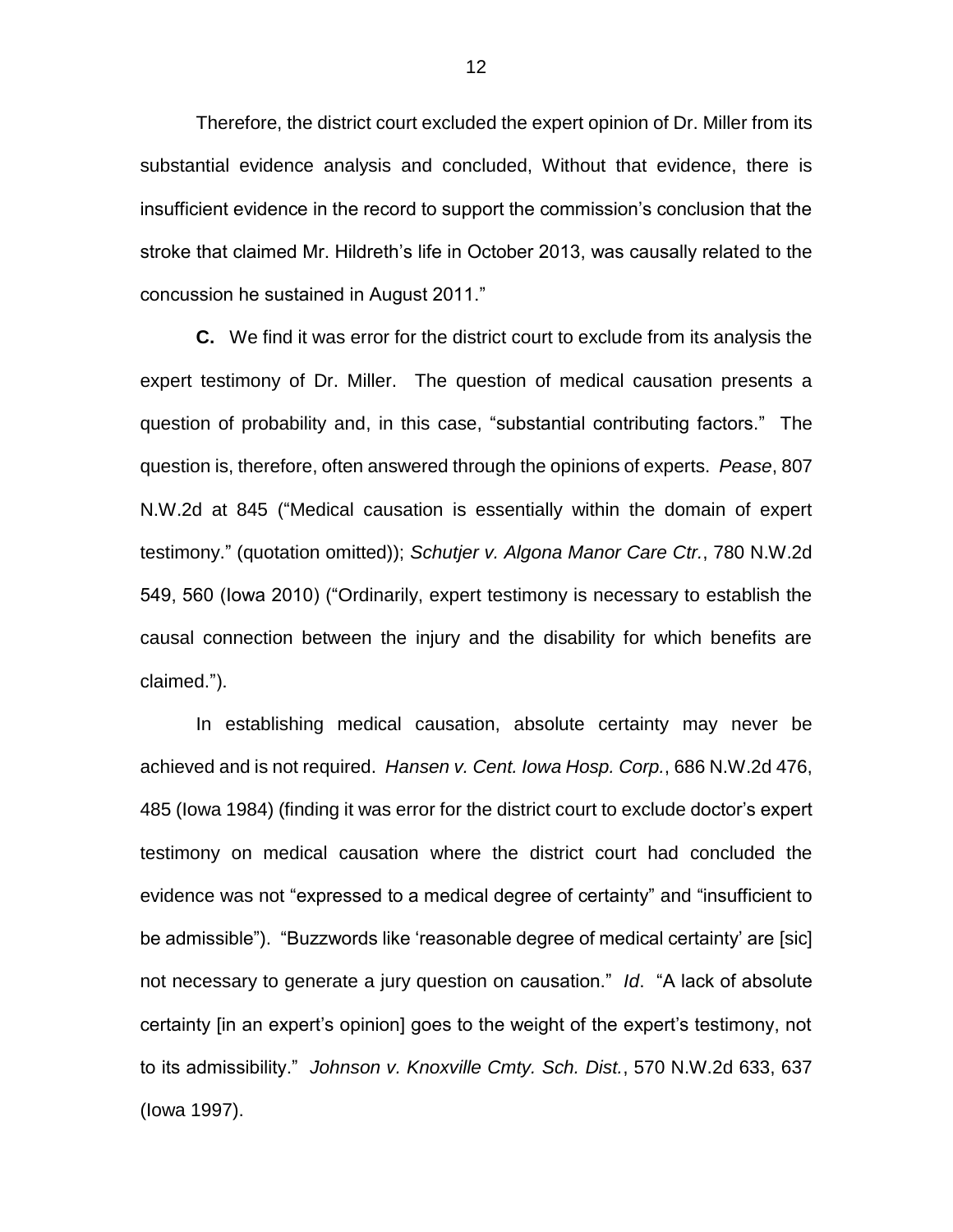"[T]he determination of whether to accept or reject an expert opinion is within the 'peculiar province' of the commissioner." *Pease*, 807 N.W.2d at 845. The admissibility of expert testimony is favored, and the rules of evidence are not strictly applied in hearings before the commissioner. *See* Iowa Code § 17A.14(1) ("A finding shall be based upon the kind of evidence on which reasonably prudent persons are accustomed to rely for the conduct of their serious affairs, and may be based upon such evidence even if it would be inadmissible in a jury trial."); *Ranes v. Adams Lab'ys, Inc.*, 778 N.W.2d 677, 693 (Iowa 2010) ("[T]he factual basis of an expert opinion goes to the credibility of the testimony, not the admissibility."); *Leaf v. Goodyear Tire & Rubber Co.*, 590 N.W.2d 525, 530–31 (Iowa 1999) ("[W]e are committed to a liberal view on the admissibility of expert testimony."); *Morrison v. Century Eng'g*, 434 N.W.2d 874, 877 (Iowa 1989) ("Strict rules of evidence are not to be applied in proceedings before the industrial commissioner.").

The commissioner is to consider the expert testimony in light of the "accuracy of the facts relied upon by the expert and other surrounding circumstances." *Schutjer*, 780 N.W.2d at 560. The commissioner, as the fact finder, determines the weight to be given to expert testimony. *Id.*; *Sanchez v. Blue Bird Midwest*, 554 N.W.2d 283, 285 (Iowa Ct. App. 1996) ("Expert opinion testimony, even if uncontroverted, may be accepted or rejected in whole or in part by the trier of fact.").

Hildreth presented three experts who offered their opinion regarding the relationship between traumatic brain injury and stroke. Medical studies published in peer-reviewed academic journals indicating an increased risk of stroke following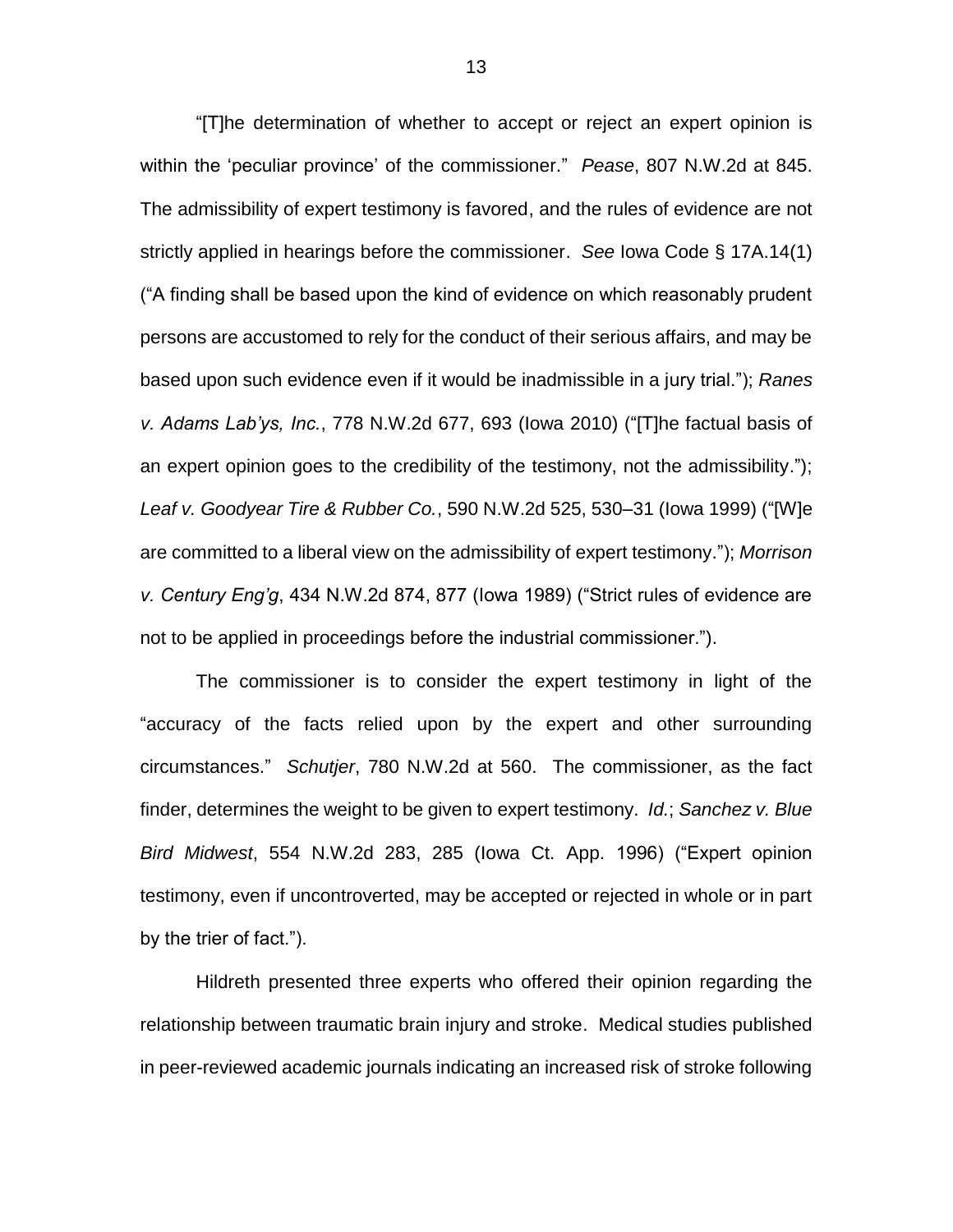traumatic brain injury were introduced. The experts considered these studies and explained their relative strengths and weaknesses.

The deputy commissioner considered the opinions of the experts and evaluated the facts and sources they relied on. The deputy commissioner also considered the medical records of Hildreth, which showed a lack of documented stroke risk factors absent his age. The deputy commission noted that this was "a very close case" but concluded the evidence "most closely aligns with the opinions of Dr. Miller and the subsequent medical literature."

The district court's inquiry on judicial review is "closely and strictly circumscribed." *Morrison*, 434 N.W.2d at 876. An opposing expert's testimony explaining the limitations of certain types of methodology and an author's acknowledgment of the need for additional research into a particular medical field does not warrant the exclusion of an expert's testimony by the district court on judicial review. In doing so, the district court engaged in a re-weighing of the credibility of the experts and supplemented its judgment for that of the commissioner. "[T]he court's review is not de novo. The court must not reassess the weight of the evidence because the weight of the evidence remains within the agency's exclusive domain." *Robbennolt v. Snap-On Tools Corp.*, 555 N.W.2d 229, 234 (Iowa 1996).

On judicial review it is not the district court's role to weigh the credibility of the experts before the commissioner; the legislature has vested this responsibility with the commissioner. "Public interest demands that judicial hands must be kept off administrative judgment calls." *Morrison*, 434 N.W.2d at 876; *Sellers v. Emp. Appeals Bd.*, 531 N.W.2d 645, 646 (Iowa Ct. App. 1995) ("The administrative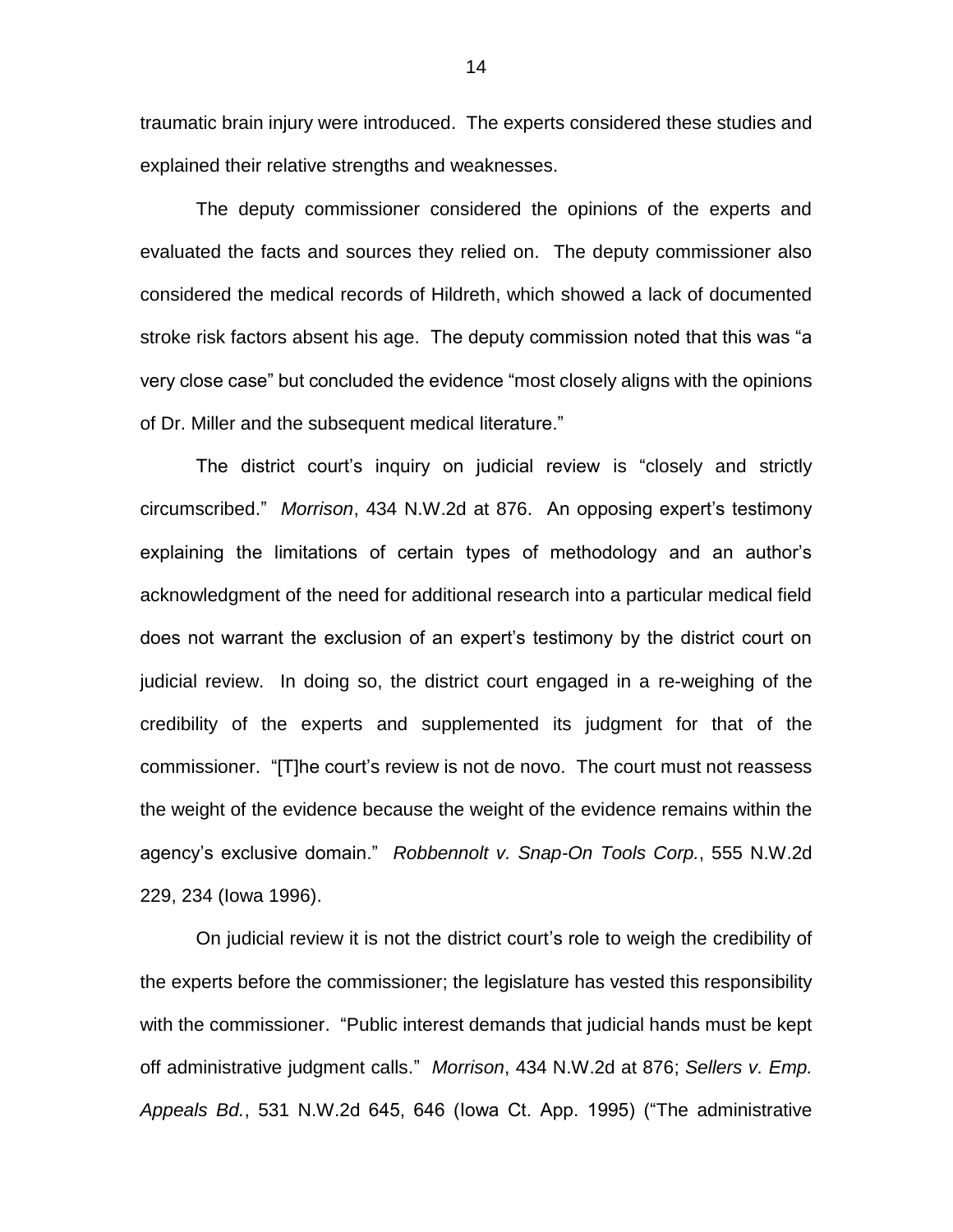process presupposes judgment calls are to be left to agency. Nearly all disputes are won or lost there.").

The substantial-evidence standard directs the court to determine whether "substantial evidence in the record, viewed as a whole, supports the finding *actually made*." *Pease*, 807 N.W.2d at 845 (emphasis added). "Evidence is not insubstantial merely because different conclusions may be drawn from the evidence." *Id.* We find the district court incorrectly reassessed the weight of the evidence.

**C.** Upon our review, we find substantial evidence exists in the record when viewed as a whole to support the commissioner's decision and the deputy commissioner's findings. The deputy commissioner considered the testimony of the experts, weighed the evidence presented, and rationally explained its conclusion.

There is no requirement for the commissioner to find causation established through a "reasonable degree of scientific certainty." *Hansen*, 686 N.W.2d at 485 ("The rule is that expert testimony indicating *probability* or *likelihood* of a causal connection is sufficient to generate a question on causation.").The nature of medical causation will depend on probability and is often answered through the opinions of experts. *Pease*, 807 N.W.2d at 845. The credibility of the experts and the reliability of the sources they rely on are to be weighed in light of all the relevant facts by the commissioner, who may accept or reject in whole or in part the evidence. *Id*.

It was within the preview of the deputy commissioner to accept the opinion of Dr. Miller over the opposing expert. The record establishes that the deputy